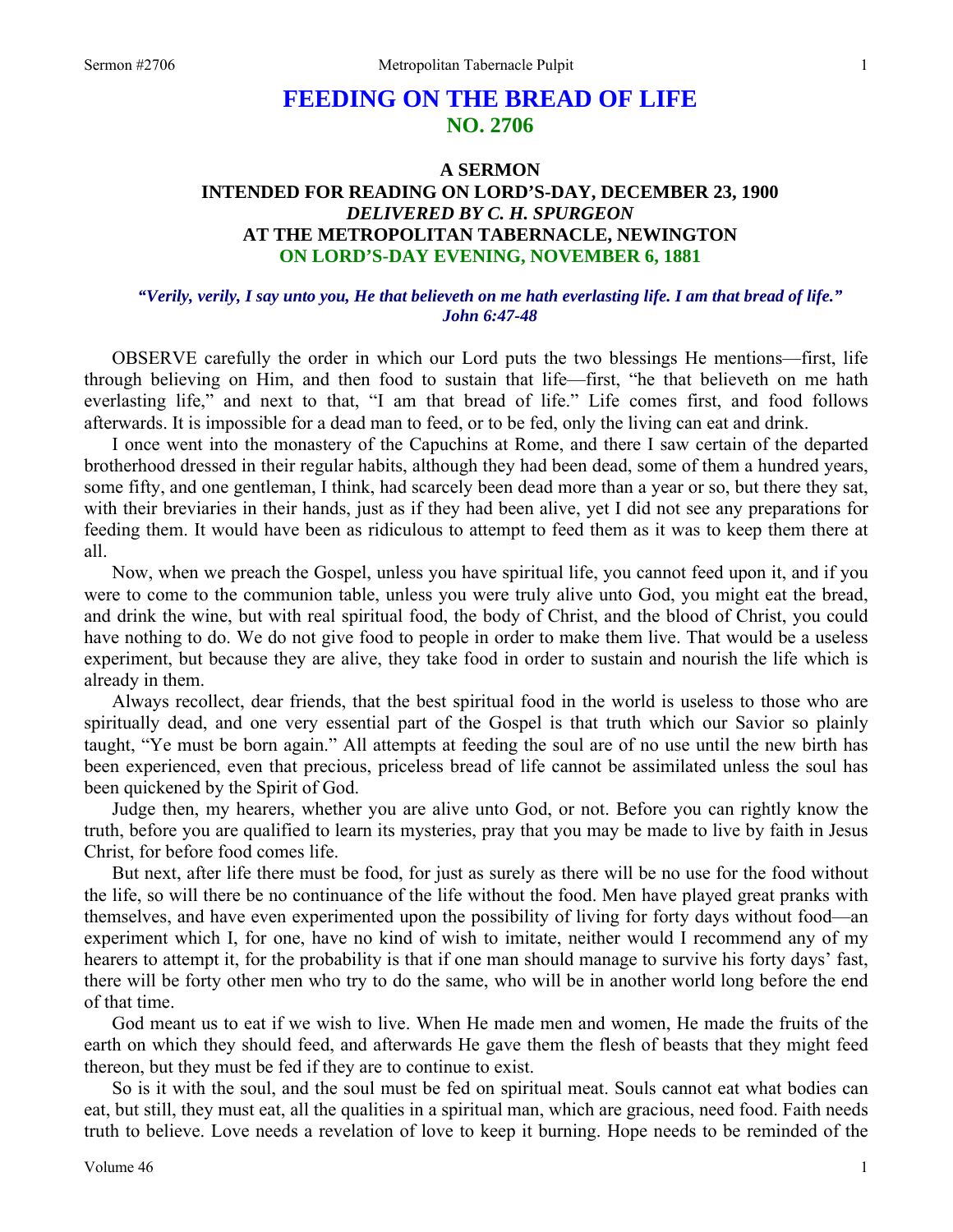things to be expected in the future, so that it may continue to hope, and every grace within a spiritual man is clamorous for spiritual food that it may feed upon.

If there are any of you who profess to be spiritual men, and yet you say that you can live without reading the Bible, without attending the house of prayer, without any outward means of grace, all I can say is that I do not want to try your system of living, for I should be starved by it if you are not, and I would not recommend any Christian to try to see how long his spirit can live without spiritual food. No, our Lord's order is first, life, then food, and this implies that where there is life, there must be food. Those two things are very simple, yet many persons live as if they did not know them.

Next, if you look at the text, you will see that there is everlastingness in the life, "Verily, verily, I say unto you, he that believeth on me hath everlasting life," yet there is need of food all the same. The everlastingness of the life does not hinder the fact of its need of spiritual food, for here the two things are put side by side, "He that believeth on me has everlasting life. I am that bread of life." The life of the believer is everlasting, yet it needs food to sustain it.

Does any one of you say, "God has saved me, the Holy Spirit has quickened me, and I shall never perish, therefore I need not feed upon the Word, I need not be watchful, I need not be careful"? My dear friend, you do err, not knowing the Scriptures, or the analogy of faith. It is quite certain that those whom Christ has quickened by His Spirit shall never die, but it is just as certain that they would die if they did not feed upon Christ, and sustain their life by that means, the two things are not contrary the one to the other.

I charge you, beloved, to be as vigilant in the keeping of yourselves as if you were really your own keepers. Be as earnest that you slip not with your feet as if there were no promise that God would keep the feet of His saints. Be as diligent in prayer and holy living as if everything depended upon yourself. Yet forget not to fall back upon the grand truth that, after all, your safety does not depend upon yourself, but it rests in the hands of Him who has undertaken to keep you from falling, and to preserve you even to the end. Your new life is everlasting, yet you must feed it.

Now think for a minute or two of the converse of that truth. Because your new life must feed which is clear from the text, where Christ says, "I am that bread of life"—do not therefore infer that your life is not everlasting. All the precepts of the Word of God which admonish us to persevere are consistent with the fact that the saints shall persevere. All the exhortations to feed on spiritual food are quite consistent with the blessed fact that you shall so feed, and that, so feeding, your souls shall live forever.

Has not a man two eyes? Surely it is that he may see the whole of a truth, and not merely one side of it. I believe that some people fall into great mischief because they shut one eye, and will never open it, and if anybody tries to point out the other side of truth, they cry, "Oh, he is not sound!" But my dear friend, for my part, I am always quite satisfied when I have the Scriptures at the back of my teaching. I do not care even the snap of a finger for what you may call unsound, or what anybody else may call unsound, so long as it is in accordance with the Word of God.

And you may depend upon this fact, that paradoxes are not strange things in Scripture, but are rather the rule than the exception. Very often, those things which appear to contradict each other are only two sides of the same truth, and he who would get at the truth itself must look at them both, and follow them both.

If you are Christ's sheep, you shall never perish, neither shall any pluck you out of His hands, yet it is to you that such a warning as this is addressed, "Take heed, brethren, lest there be in any of you an evil heart of unbelief, in departing from the living God;" and it is to you that the injunction is given, "Labour not for the meat which perisheth, but for that meat which endureth unto everlasting life," and while laboring for it, bless God that you have it already, seeing that you have Christ in your possession, and He says, "I am that 'bread of life.'"

Notice brethren, how Jesus Christ, our Divine Lord and Master, is everything to His people. Our life, that is Christ, "He that believeth on me hath everlasting life." Our food for that life, that also is Christ, "I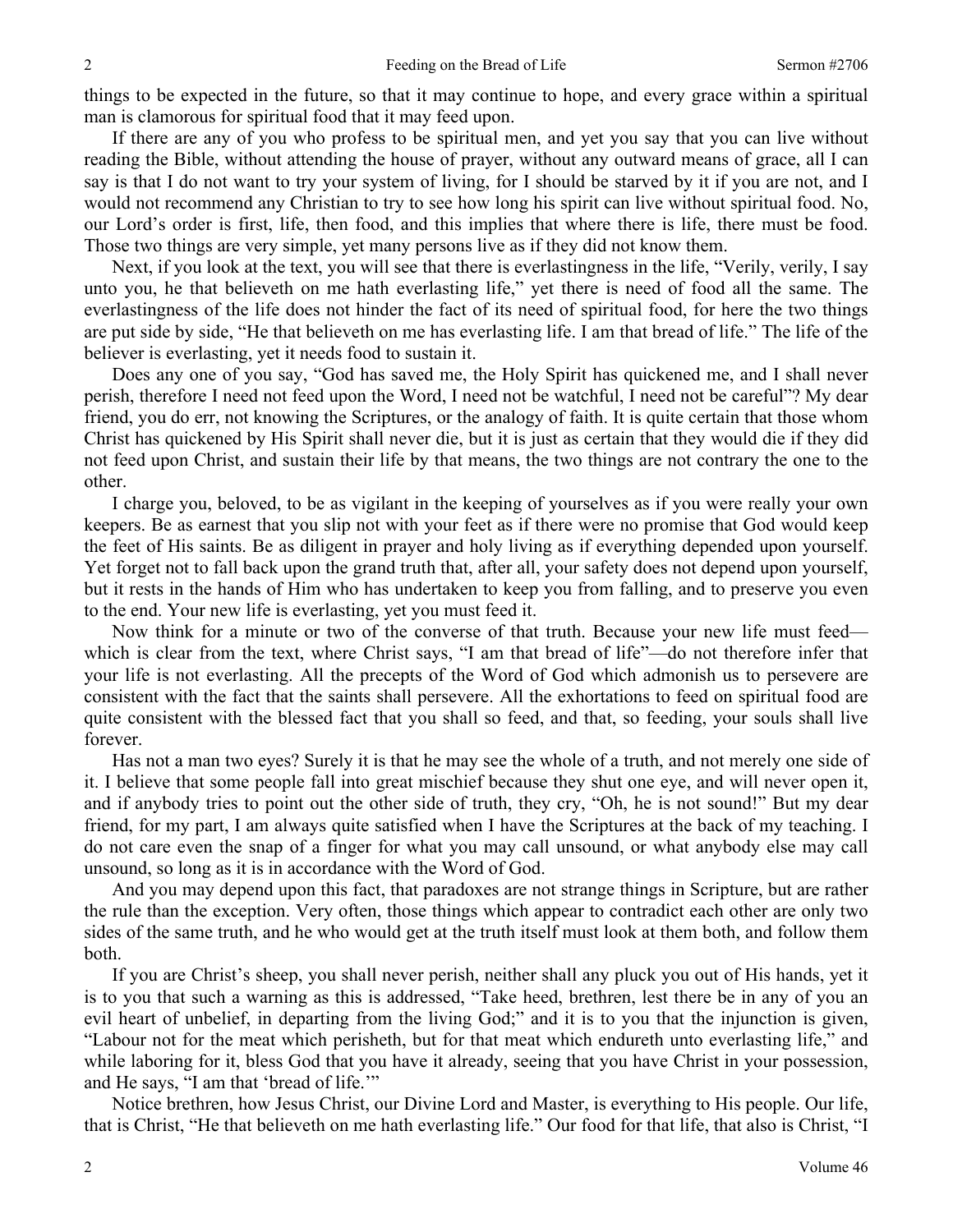am that bread of life." I have come even to love my own necessities, for they seem to be like pedestals whereon the image of Christ may stand. If I did not need Christ, how could He be my life? If I did not need food to sustain that life, how could He be the bread of life to me? But the greater my necessities, the deeper is my sense of His fullness. The more I become dependent upon Him for everything, the more I see of His all-sufficiency. You know that if there were no great hollows and deep places on the face of the earth, there would be no room for the seas and oceans, and if there were no deep places in our soul's need, where could be the fullness, the manifested fullness, of the Lord Jesus Christ?

Rejoice then, my brother, that Christ made you alive from the dead, and then raise another song of thanksgiving because He keeps you alive. Bless His name for grafting you into the vine, and then bless Him for every drop of sap as it comes flowing out of Him, the stem, into you, the branch. Christ is all, Christ is all, Christ is all, and to His name be praise forever and ever.

Perhaps someone asks, "How do we feed on Jesus Christ?" and there are some who say that we feed upon Christ in what is called "the sacrament." I do not like that word "sacrament" as applied to the ordinance of the Lord's supper, at all events, there is no mention in Scripture of such a thing as a "sacrament."

It is an old heathenish word, applying to the oath which a soldier swore to be faithful to his commander. I like neither swearing nor sacraments, and I do not like either one of them anymore than the other, for both of them are contrary to the Word of God. Out of that word "sacrament" a great mass of mischief has grown up, it is a bed of rottenness out of which all sorts of evil fungi have sprung. Let us keep clear of that once for all.

Some men tell us, however, that in what they call "the sacrament of holy communion," the communicants feed upon Christ. Listen. My text was spoken by Christ before the Lord's supper had been instituted, a long while before He broke the bread, and poured out the wine, as a memorial of His death, He had uttered these remarkable words, "Verily, verily, I say unto you, Except ye eat the flesh of the Son of man, and drink his blood, ye have no life in you."

But there was spiritual life in the apostles even then, was there not? Yet they had never eaten of what is called the sacrament, for it was not instituted at that time. As there was true life in them, they must have eaten of Christ, and there being no Lord's supper then instituted, it is clear that there is a way of eating of Christ's flesh, and drinking of His blood, altogether apart from the communion.

Now, having said so much by way of correcting a common error, I want you just as clearly to understand that the Lord's supper, as afterwards instituted, was manifestly intended by Christ to be a picture, setting forth by outward and visible signs, the way of feeding upon Him. It is not actually feeding upon Christ, for that took place before there was any Lord's supper, but it is an admirable picture of that feeding upon Christ, and to all time it remains one of the choicest methods—*one* method only, mark you—one of the choicest methods by which spiritually quickened souls are helped to feed upon Christ.

We often feed upon Christ while hearing sermons. We feed upon Christ as we read good books. We feed upon Christ in the public prayers of the sanctuary and in the secret communion in our own chamber. If we are as we should be, we are always feeding upon Christ, and part of the meaning of that petition, "Give us this day our daily bread" is "Give us this day to feed upon Christ."

Though we come to no communion table, much less approach an altar of sacrifice, we are spiritually and really fed upon Christ in other ways. Still, again I say that this communion service is a very choice way of feeding upon Christ, and I want to try to show you by this picture, how it is that souls feed spiritually upon our Lord Jesus Christ.

Baptism is a picture of how souls receive spiritual life. The Lord's supper is a picture of how that new life is sustained. Both ordinances are only pictures, symbols, emblems—nothing more. Our immersion, by its symbolic representation of death, and burial, and rising again out of the water, sets forth how we live by dying to all but Christ, and rise again to live in Christ in newness of life. That is the beginning of the new life, and then comes the Lord's supper as a picture of how the soul feeds upon the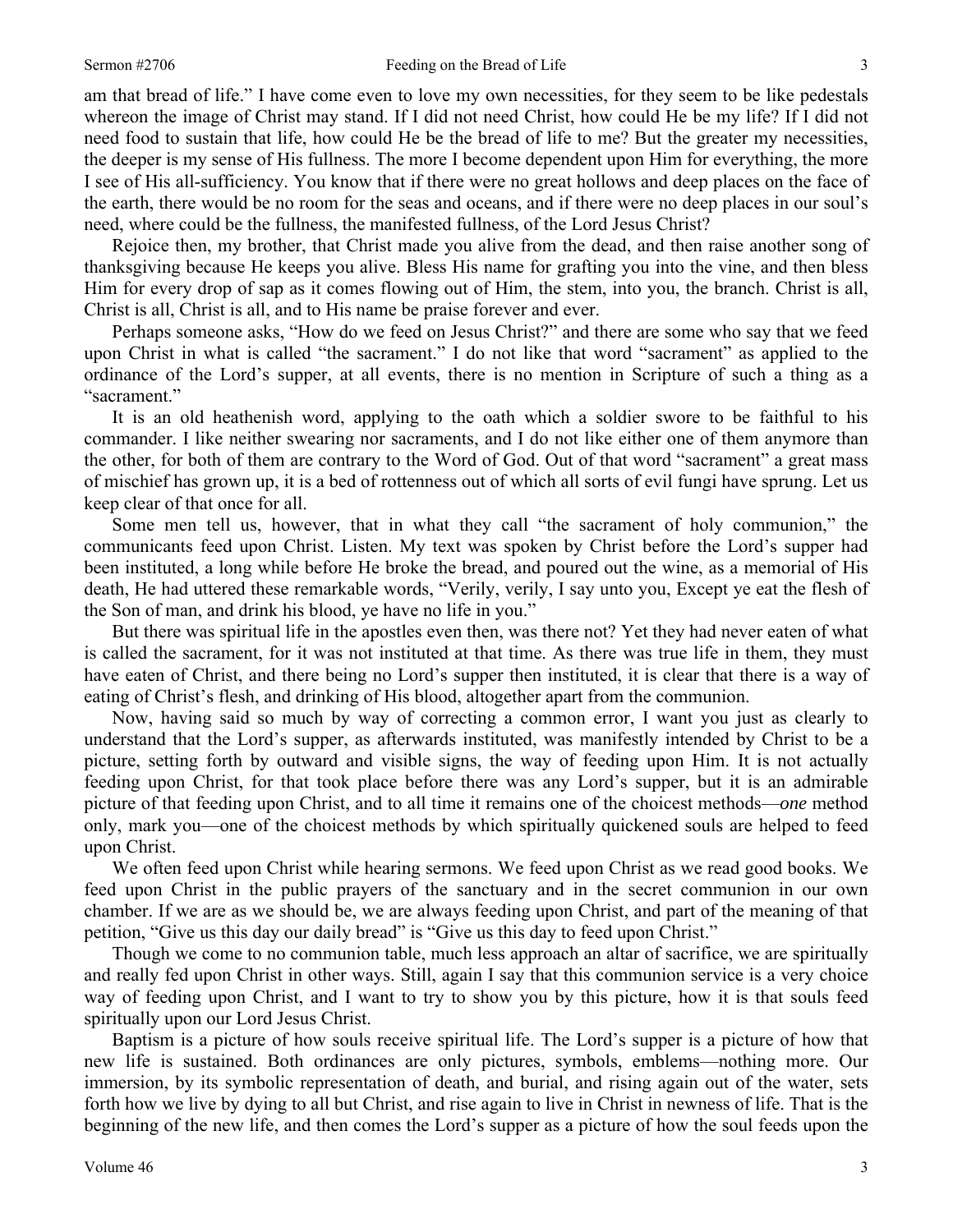body and blood of Christ. Baptism is the door of the house, and the communion is a meal in the inner chamber for those who have been raised from the dead, and quickened into life in Christ Jesus.

Do not imagine—I do not suppose that I have a single hearer who thinks so—but do not imagine that there is any magic in baptism, by which water makes men, women, or children, into children of God, heirs of Christ, and inheritors of the kingdom of heaven, and do not suppose either that there is any magic about the bread and wine—wafers and wine and water I think some use—but do not suppose for a moment that there is any magic in them, they are merely pictures setting forth important truths, for souls cannot eat bread, souls cannot drink "the fruit of the vine."

What are these emblems and symbols here for? Only as helps to thought, reminders of certain great facts, memorials of wondrous deeds which are brought to our recollection, so that our memories, and through them our souls, may feed upon these great truths.

Now, after this unusually lengthy preface, which seemed to be necessary to the full understanding of our subject, I want to point out to you the picture, which the Lord's supper sets before us, of our feeding upon the bread of life.

**I.** And first, WE FEED NOT WITHOUT A BLESSING. In coming to the communion table, the first thing we do is to give thanks—to ask a blessing—the blessing of God upon the sacred feast. Now, soul, if you are really alive unto God by Jesus Christ, you cannot feed upon Christ without the divine blessing. As you could not, at the first, come to Christ without the Father's drawing, so you cannot even now feed upon Christ without the Holy Ghost's divine assistance.

If I were to sit down and say, "I am going to feed upon Christ," and opened at the very sweetest chapter in the whole Bible, I might read it through, and yet not be feeding upon Christ at all. If I were to say, "I will get to my knees, and in my chamber I will enter into fellowship with Christ, and spiritually eat His flesh, and drink His blood," I might stay on my knees till they ached, but apart from the blessing of God, I should get no good out of the action.

So, first, when we come to this communion table, we ask God to bless what we are about to do, for unless He shall draw us, we shall not be able to run after Him, unless He shall open our mouth, we shall not be fed with the bread of heaven. I charge you therefore, O beloved brethren and sisters in Christ, whose hearts are longing for communion with the Well-beloved, ask your Heavenly Father, by the effectual working of His blessed Spirit, to visit you with power, and life, and blessing!

When you open the Bible, let it be with this prayer upon your lip, "Quicken thou me, O LORD, according unto thy word!" When you draw near to God in private devotion, let it be in complete dependence upon the Spirit of God. When you listen to sermons, when you come to the communion table, let it always be with the glance to heaven for the blessing of the Lord to rest upon it all, for all is nothing unless God shall bless it to you.

**II.** Secondly, WE FEED ON JESUS DEAD FOR US. The blessing is asked, now what follows at the communion? Why next, bread is taken, and broken. That bread is the emblem of the body of Christ. But what is that wine cup? It is the emblem of the blood of Christ. So you see, we have flesh there without blood, and blood there as it were drained out of the flesh. What do the two emblems together make up? Why, *death*. If we were to dip the bread in the wine, it would be no proper observance of the Lord's supper, but these two emblems are separate, the one from the other, because they are intended to symbolize to us the death of Christ.

Now, brothers and sisters, the food of your faith is to be found in the death of the Lord Jesus for you, and oh, what blessed food it is! Some of us know what it is to be bowed down in despondency almost to despair, and I, for one, bear my testimony that under such circumstances, nothing revives me like a sight of my Master on the accursed tree. Unless He died for me, I, for one, am lost eternally. I can see no merits of my own, which I dare present to God, for I am a mass of sin, and I should be a mass of misery, were it not for those dear wounds of His, and that bloody sweat, that cross and passion.

Think much of this great central truth of the atonement, for it is the food of your soul. The bread and the wine cannot spiritually feed you, all they can do is to help you to remember the sufferings and death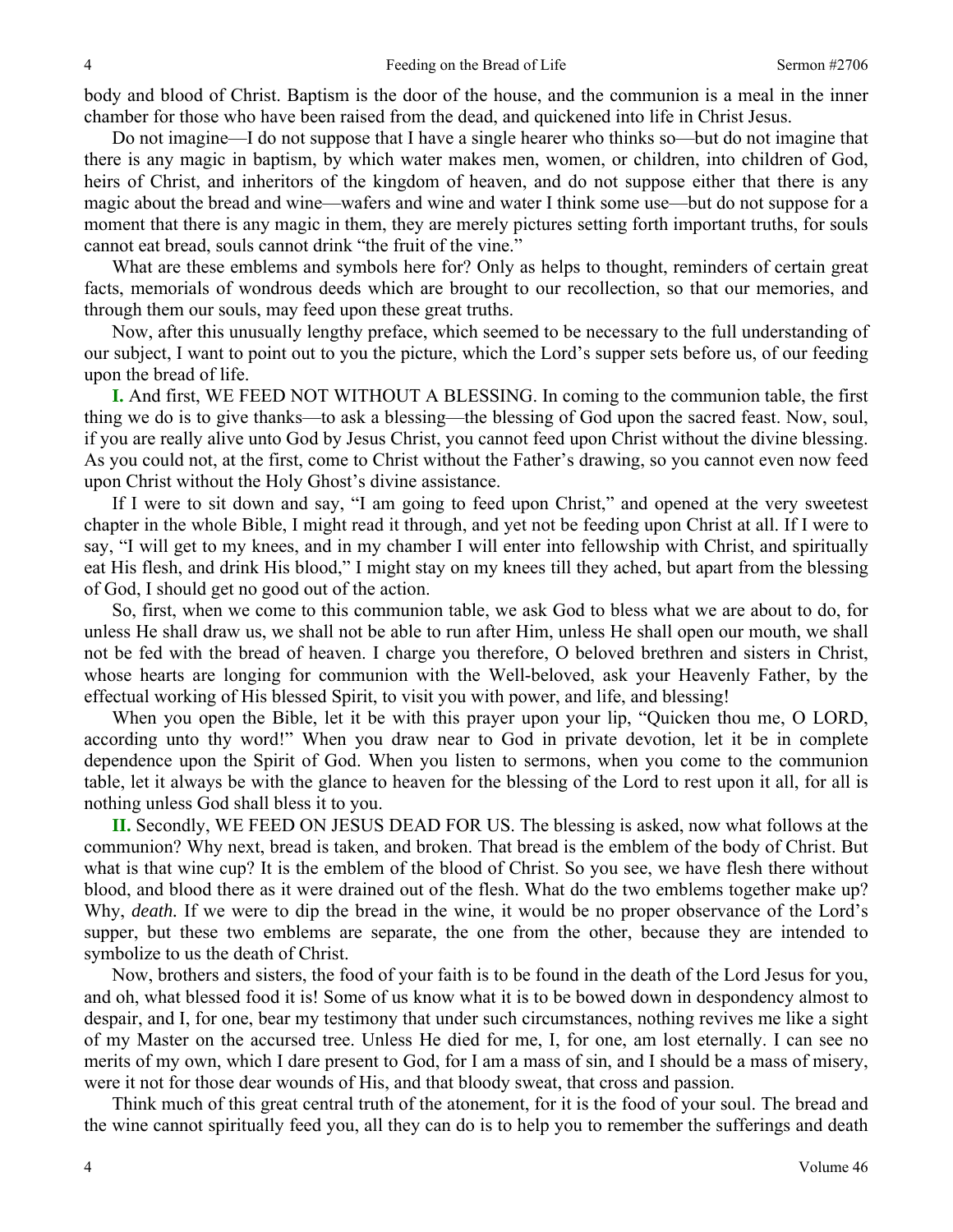of Jesus, and by remembering them, to show forth His death "till he come." It is in this way that your faith is nourished, your hope is nourished, your love is nourished, your whole soul is nourished in every gracious and holy way. Read the life of Christ as recorded by the four evangelists, but feed most on the death of Christ. Study the example of Christ, yet that is not your meat, let your meat be His body broken for your sake, His blood poured out in grievous agony, even unto death, as atonement for your sin.

The Lord's supper is a very beautiful and impressive method of instruction to us, because as there we have to feed upon emblems which set forth a cruel death, so our souls must feed, by contemplation, upon the real death of Christ, and all good things within us must be sustained by faith in that death.

**III.** Now we will go a step further—WE FEED UPON CHRIST BY RECEIVING HIM SPIRITUALLY INTO US. We have looked at what is on the table, the next thing, in order to celebrate the Lord's supper, is that we must eat, and we must drink. It would be no observance of the supper if I were to break the bread and leave it on the table, or if the wine in the cup should stand there simply to be looked at. No, the bread must be eaten, the wine must be drunk.

Learn, hence, that if your soul is to be fed, you must take Christ into you, you must not merely think of Him as belonging to somebody else, but as your own Savior, whose death was in your stead, who loved you, and gave Himself for you. Make bold, by faith, to cry, as Thomas did, not only, "Lord and God," but "My Lord, and my God." Say, "In this blood, which He shed, I wash away my sin. This body of His, which He gave to death, He gave up for me, and in His sufferings my heart confides because these sufferings were endured for me."

It is palpable to everyone that there is no feeding of the body by just rubbing a loaf of bread outside of it. You have to break up the loaf, and get it into yourself, and there is no feeding the spirit by merely believing the doctrines of the Word, and knowing the facts of the Gospel, you must accept Him who is the very essence of the doctrines, you must receive Him to whom all the facts relate, you must indeed, by faith take Jesus Christ into yourself. O beloved, this is the way to feed on Christ! Your new life will be vigorous enough, and strong enough, when this is the case with you.

**IV.** Further, WE FEED UPON CHRIST BY DELIBERATE THOUGHT.

I remind you that in the eating and the drinking at the Lord's supper, there is much deliberation to be manifested, it is not a helter-skelter rush, and a hurried feeding. There are two signs, two symbols, both of which very wonderfully represent Christ's suffering. I have often sketched for you the process by which we get our bread, it is very significant and instructive.

The wheat is taken, and cast into the ground, and buried. It is subject to frost and snow, and all manner of ills. It springs up, it grows, it ripens. Then comes the sickle, and it is cut down. Being cut down, it is carried away upon the loaded wagon, and thrown upon the threshing floor. Then it is beaten with the flail till each grain of wheat is separated from the straw. Then the wheat is taken, and put into the mill, and in the mill it is ground to fine flour.

Nor have its pangs and tortures ended yet. It is made into dough and kneaded, and then it must go into the oven to be baked. Through all sorts of painful processes it must go till it finishes up with being broken to pieces, and with being ground between the teeth of the eater. In this way, it becomes a most significant symbol of the sufferings of Christ. His life is all through a story of grief, "Surely he hath borne our griefs, and carried our sorrows," and you and I are to think over that history of Christ with due deliberation and care as we ponder the symbolism of the broken bread.

Then comes the cup. Here, the grape has been crushed in the winepress till its ruddiest juice has been poured forth, its very heart's blood being shed beneath the extreme pressure. This is another picture of Christ's suffering—of His suffering even unto death. So the one picture has two panels, and many subdivisions, as if the Lord would say to us, "If you want to feed your soul upon Christ, you must think a great deal about Him. You must not merely say, by faith, 'Yes, Christ is my Savior.' That is well, so far as it goes, that truth will give you life, but you must see who He was, and what He was, and what He did, and why He did it, and what He is doing now, and what He has yet to do, and so by taking it in detail, you will feed your soul very wonderfully."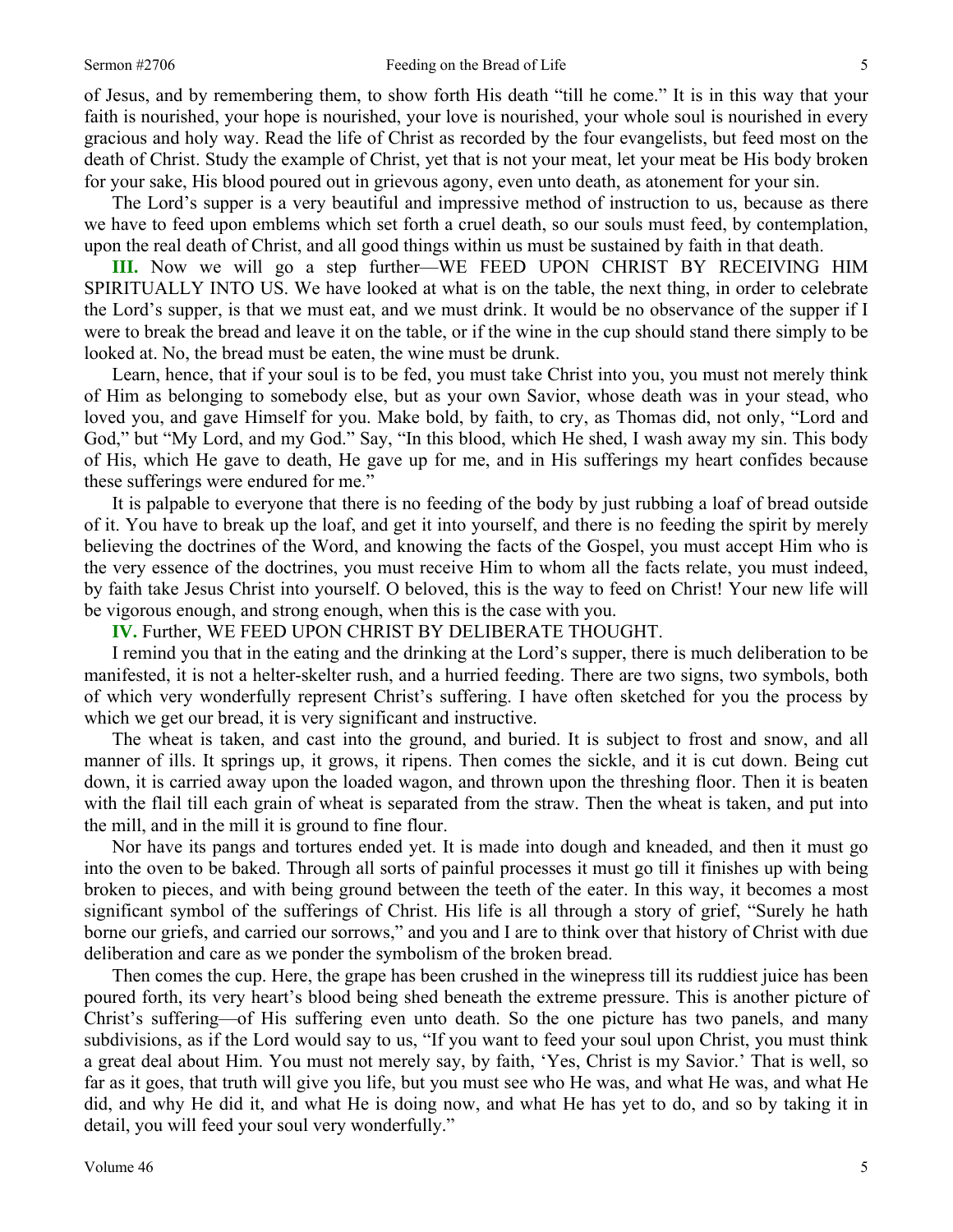Look at many half-starved Christians. Why! you can see each rib, you may tell each bone in their spiritual anatomy. They have scarcely enough life to be able to sing in a whisper—

> *"'Tis a point I long to know, Oft it causes anxious thought, 'Do I love the Lord, or no? Am I His, or am I not?'"*

Now, if they thought more of Christ—if they broke up the truth about Him more than they do—if they looked more into His passion—if they studied His wondrous person—if they relied upon His promises—if they rested in His work more in detail by contemplation, they would grow to be spiritual giants, they would be "strong in the Lord, and in the power of His might."

Is there not much instructive teaching then in this supper, as far as we have gone? But I want you, dear friends, to notice that every point about the Lord's supper is full of gracious spiritual meaning.

**V.** Next, WE FEED UPON CHRIST BY RECEIVING THE COVENANT.

When the Lord Jesus Christ passed the cup to His disciples, He said to them, "This cup is the new testament (that is, covenant), in my blood, which is shed for you." Listen to the word "covenant, covenant." Brothers and sisters, are you very hungry? Do your souls want the richest food that God Himself can give you? I will tell you of a cupboard where there is locked up bread such as they never ate in the wilderness, it is better even than the manna.

Take your Bible, and go through its many chambers, and up and down the corridors of its wondrous teaching, and you will see, over one coffer that stands there this word, in golden letters, "covenant." That is the place where God specially meets with His people. "He hath given meat unto them that fear him: he will ever be mindful of his covenant." The man who can fully understand the word "covenant" is a theologian.

That is the key of all theology—the covenant of works by which we fell, and the covenant of grace by which we stand. Christ fulfilling the covenant for us as our Surety and Representative, fulfilling it by the shedding of His blood, which is typified by the cup, and so leaving for us a covenant wholly fulfilled on our side, which is Christ's side, and only to be fulfilled now by God.

And what God has to fulfill is this promise of the covenant, "A new heart also will I give you, and a new spirit will I put within you: and I will take away the stony heart out of your flesh, and I will give you an heart of flesh. And I will put my spirit within you, and cause you to walk in my statutes, and ye shall keep my judgments, and do them…and ye shall be my people, and I will be your God."

Ah, brethren! This is what we call "a feast of fat things, a feast of wines on the lees, of fat things full of marrow, of wines on the lees well refined." Some of our fellow Christians have very poor spiritual digestion, they cannot feed upon this sort of food. When they try to partake of it, they fancy that it is too rich for them, so they say, "It cannot be good food for souls." Ay, but there are some of us who, by reason of age and use, have had our senses exercised, and we have now grown old enough to digest the strong meat of the Gospel, and we are glad to get our teeth into it whenever we can.

I like to go down to the covenant storehouse and to lay hold of these blessed things, and I urge you, brethren and sisters, to do the same. If you want really to feed your soul, take care that you try to understand the covenant, for the Lord Jesus gives you a hint that the richest wine is found there by saying, as He was passing the cup, "This cup is the new covenant in my blood."

**VI.** Yet again, WE FEED UPON CHRIST AS WE SIT AROUND HIS TABLE.

To my mind, there is something very beautiful and suggestive in the right posture for the observance of the Lord's supper, what is that? Coming up here, and kneeling as if there was something to worship? That is a relic of old Romanism that ought to be done away with by all Protestants. What is the proper way to observe this ordinance? Why, just sitting around the table on which the emblems are spread. Look at that remarkable picture of Leonardo de Vinci—a picture which I have seen hanging up in a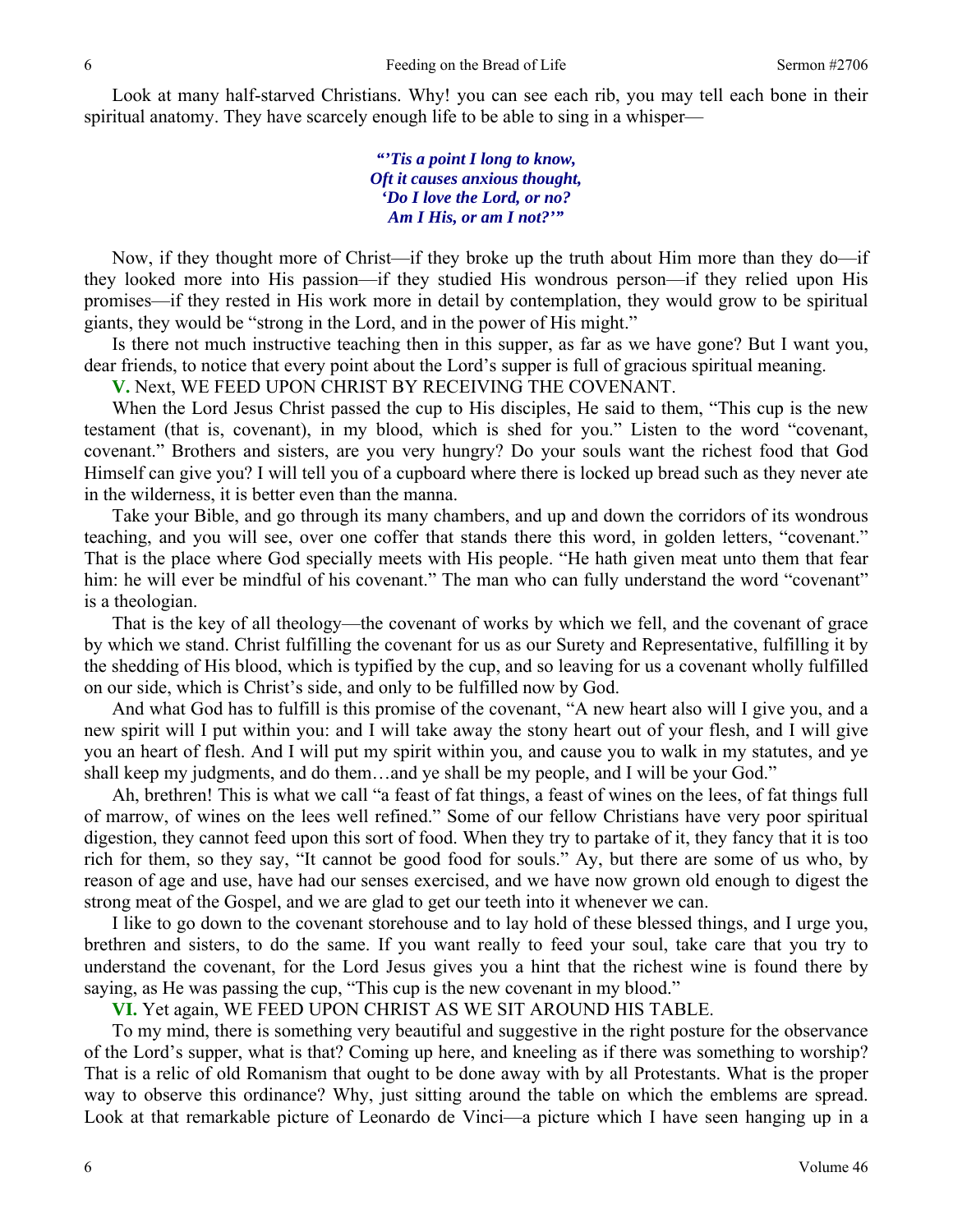Romish church, as you may see it in many Romish churches. It represents Christ and all His disciples sitting at a table, and that is the right posture for us.

How did they at first eat it? They reclined, they lay along, in the easiest possible posture that they could take, sustaining themselves upon the left arm, and so feeding, one with his head in his neighbor's bosom. Now, translating the Oriental into the Western fashion, the nearest approach to that is to sit as much at your ease as you can, and the spiritual meaning of that posture is this. You are saved men and women, the life of God is in you, therefore, rest. "We who have believed do enter into rest."

And whenever you want to feed on Christ, do not feed on Him in a hurry, do not fidget, do not worry, do not stand with your loins girt, and with your staff in your hand, as the Israelites were to eat the passover in Egypt. You are out of Egypt, you are past the wilderness, for we who have believed in Christ have entered Canaan, and are at rest.

**VII.** Once more, WE FEED UPON CHRIST AS WE SIT TOGETHER TO OBSERVE THIS ORDINANCE.

A very blessed way of feeding upon Christ is pictured by our sitting together around this communion table. One person could not celebrate the Lord's supper, for a primary part of it is fellowship with others. "We being many are one bread, and one body." If you want to feed rightly on Christ, do not keep to yourself, and do not try to keep Christ to yourself. No, brother, Christ Jesus is not Head over you alone, He is the Head of the whole body, which is His church.

I believe that sometimes, when you cannot pray alone, you would be helped if you would associate others with you in your supplications. There is a way of feeding upon Christ by getting others to come in and feed too. Mind that, and let your communion with Jesus, while it should be alone full often, not be always alone, but lay hold upon your Savior, and take Him to your mother's house, and to the chamber of her that bore you, and there will He show you His great love.

He may come to Peter or Magdalene alone, but He most of all delights, on the first day of the week, to stand in the midst of His assembled ones, and to say, not merely to any one of them, but to them all, "Peace be unto you." Live in holy love with all who love Christ, so shall you be helped to feed upon Him, remembering that we are made to sit together in the heavenly places in Christ Jesus our Lord.

**VIII.** The last point is this—WE FEED NOT UPON CHRIST WITHOUT PRAISE.

When we come to the close of the Lord's supper, we always do what our Lord Jesus did. After supper, they sang a hymn, so the right way to close the celebration of the supper is to sing a psalm of praise. And dear friends, whenever you want to commune with Christ, take care that you praise as well as pray. Mingle thanksgiving with your supplications, for Jesus loves to hear the praises of His people.

I am afraid we lose a great deal of communion with Christ because we do not give Him more praise. I heard a brother say the other day—and oh, how greatly did I enjoy his conversation when he said it!— "There are some times when I am alone with God, when I cannot pray. I do not feel as if, just then, I wanted anything of Him. Then," said he, "I always sing, or in some way or other praise God, and I find communion with God in praise to be as profitable to my soul as communion with Him in prayer, and oftentimes, before my praise is done, my prayer begins to spring up like a living well." Try that plan, brothers and sisters, for it may help you still more blessedly to feed upon Jesus Christ.

I wish that all my congregation knew the sweetness of feeding upon Christ. Every man feeds on something or other. You see one man getting his Sunday newspaper, how he will feed on that! Another goes to frivolous amusements, and he feeds on them. Another man feeds upon his business, and upon the thought of his many cares. But all that is poor food, it is only ashes and husks. If you did but possess true spiritual life, you would know the deep necessity there is of feeding upon Christ. But you do not possess that life you say. No, then do you know what will become of the dead? What will become of the dead? And after death comes corruption.

The old Jews in the times of the kings, took the corrupting bodies of the dead out into the valley of Hinnom, and there they kindled great fires, that the corrupting corpses might be burnt. And something like that only far worse, will be the lot of every one who is not quickened of the Spirit of God, and made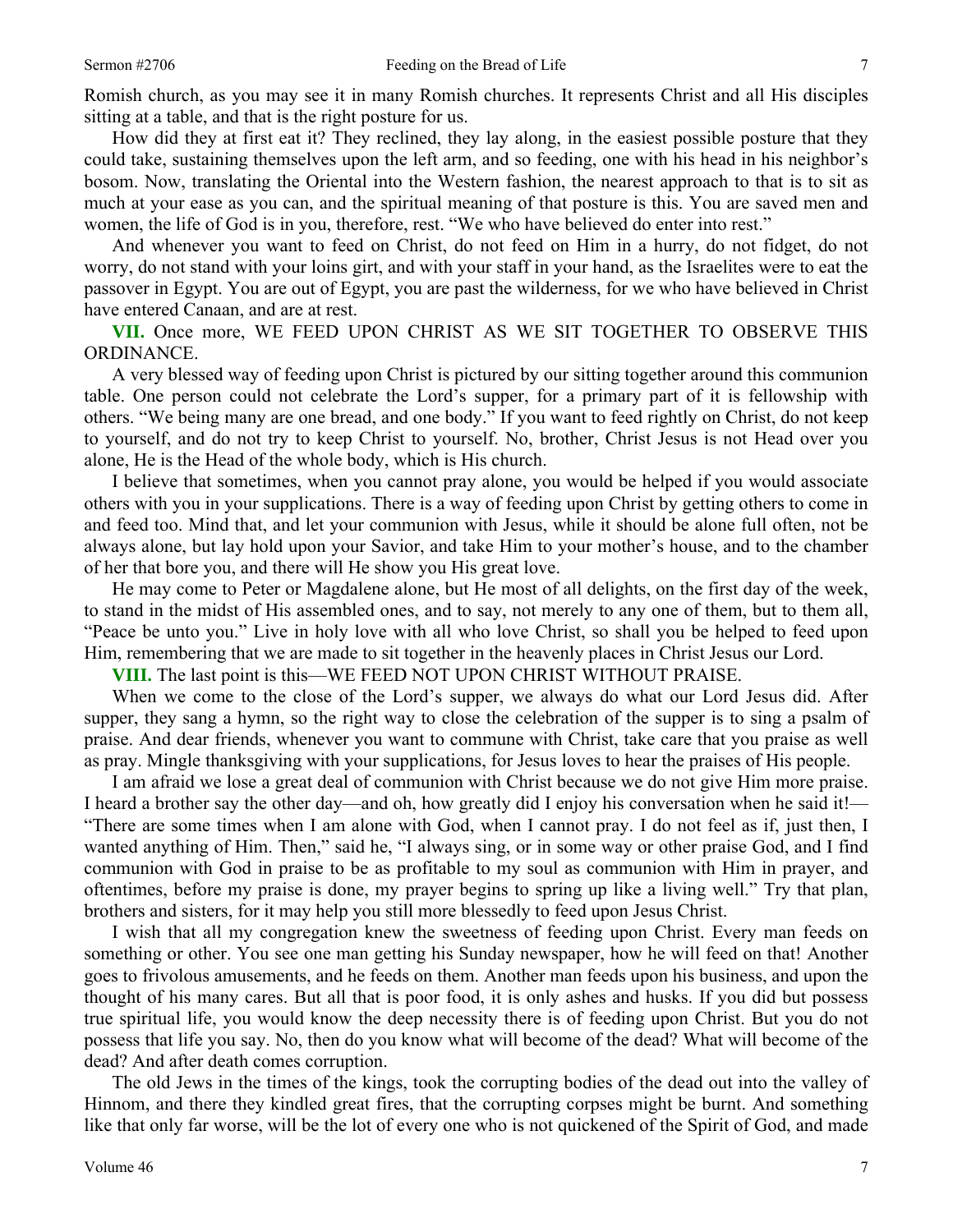to live with Christ. You will go to the place "where their worm dieth not," that is the place of corruption, "and the fire is not quenched," that is Tophet's flame. God save you from it! But there is no salvation from it except for those who have life through believing in Jesus, "He that believeth on the Son hath everlasting life, and he that believeth not the Son shall not see life; but the wrath of God abideth on him." God save you, dear friends, from that awful doom, for His dear Son's sake! Amen.

#### **HYMNS FROM "OUR OWN HYMN BOOK"—282, 295, 942**

# **EXPOSITION BY C. H. SPURGEON**

# *JOHN 6:41-65*

**Verse 41.** *The Jews then murmured at him,—* 

That is, at the Christ—

**41-42.** *Because he said, I am the bread which came down from heaven. And they said, Is not this Jesus, the son of Joseph, whose father and mother we know? how is it then that he saith, I came down from heaven?* 

They did know His mother, but they made a mistake, which may have seemed a very slight one to them when they said that they knew His father. Yet that is how nearly all great errors spring from some slight and apparently trivial addition to the truth. They did know Mary, but they did not know that JEHOVAH was the Father of the Christ.

**43-44.** *Jesus therefore answered and said unto them, Murmur not among yourselves. No man can come to me, except the Father which hath sent me draw him: and I will raise him up at the last day.* 

Note the unflinching boldness of Christ. He did not say to these people, "Well, you have some cause for murmuring, and I will explain the matter to you." On the contrary, He faced them with the doctrine of sovereign grace, and told them that He did not expect them to understand Him, for they could not do so except the Father, who had sent Him, should draw their hearts towards Him.

**45.** *It is written in the prophets, And they shall be all taught of God. Every man therefore that hath heard, and hath learned of the Father, cometh unto me.* 

So, in effect, He said to them, "You have not been taught of God, the Father has never drawn you, else would you have received Me." So does the brave Champion thrust the naked sword of truth into their very souls.

**46-47.** *Not that any man hath seen the Father, save he which is of God, he hath seen the Father. Verily, verily, I say unto you, He that believeth on me hath everlasting life.* 

Let me read those precious words again, catch at them, you timid and trembling ones, "Verily, verily, I say unto you, He that believeth on me *hath"*—now, in present possession—"everlasting life."

**48-49.** *I am that bread of life. Your fathers did eat manna in the wilderness, and are dead.* 

He does not say, "Our fathers." He comes out, as it were, as much from the Jews as from the Gentile ungodly world, and He says, "Your fathers did eat manna in the wilderness, and are dead."

**50-51.** *This is the bread which cometh down from heaven, that a man may eat thereof, and not die. I am the living bread—* 

Bread that contains life within itself, and is therefore most potent to sustain a life like itself, "I am the living bread"—

**51-52.** *Which came down from heaven: if any man eat of this bread, he shall live for ever: and the bread that I will give is my flesh, which I will give for the life of the world. The Jews therefore strove among themselves, saying, How can this man give us his flesh to eat?* 

I wonder if they perceived that this declaration of Christ involved His death, for He did not speak of giving them His living body, but His "flesh." There are some who find their main comfort in the Incarnation of Christ, and certainly, that is a very comforting truth, but without the death of Christ, it